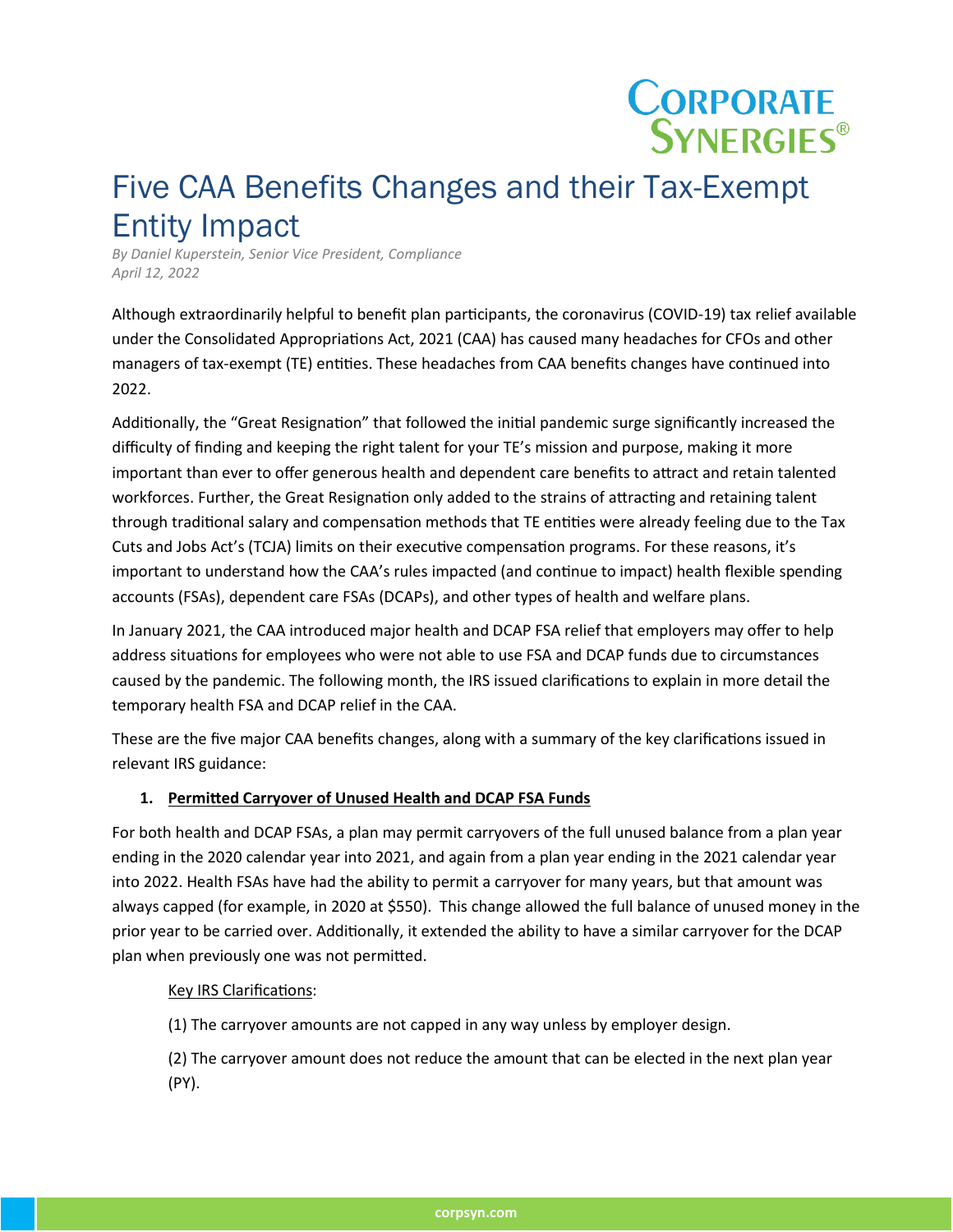

(3) The carryover amount is not considered in the subsequent year's nondiscrimination testing amount. This is a big deal for employers who have issues with passing non-discrimination testing because, if they were required to include the carryover amount, this could cause even larger failures and possible more taxation of income for highly compensated employees (HCEs).

Adding to the confusion, in April 2021, the American Rescue Plan Act of 2021 (ARPA) increased the DCAP contribution limit for qualifying dependent care expenses from \$5,000 to \$10,500. This effectively muddied the waters, and made carryovers even more complicated, par�cularly with regard to non–calendar year plans, which have unfortunate tax consequences for par�cipants trying to take advantage of the special tax relief in 2022.

#### **2. Extended grace period of up to 12 months in which to incur expenses is permited for PYs ending in 2020 or 2021.**

The IRS previously extended the grace period available for health FSAs and DCAPs to the end of calendar year for 2020. The CAA permits an even longer extension of the plan's grace period up to a maximum of 12 months for the 2020 and 2021 plan years.

Additionally, an employer that didn't have a grace period attached to its 2020 plan year could adopt one retroactively and the employer was also permitted to change from offering a grace period to offering the carryover provision or vice versa. However, a plan was not permited to have both a grace period and a carryover.

### **3.** Post-termination health FSA spend-down following termination of participation in CYs 2020 or **2021**

Similar to the "spend down" option currently available under the dependent care FSA, a health FSA may permit employees who ceased participation mid-year during the 2020 or 2021 calendar year to continue to incur and be reimbursed for claims for the remainder of the plan year in which their participation ceased.

Ceasing participation in the health FSA or DCAP applies to those employees that terminate employment, but it could also be allowed for an employee who lost eligibility due to a change in employment status and who remains employed.

#### **4. Temporary expansion of an eligible DCAP dependent through age 13**

This relief allows employees with children who turned age 13 (previous limiting age) in the 2020 or 2021 plan year to be reimbursed for their expenses from the 2020 plan year balance (including carryover or grace period) for the period "through" age 13. In order to take advantage of this provision, the enrollment period for the DCAP with the unused funds must have been on or before January 31, 2020.

#### **5. Mid-year elec�on changes are permited without change in status event required**